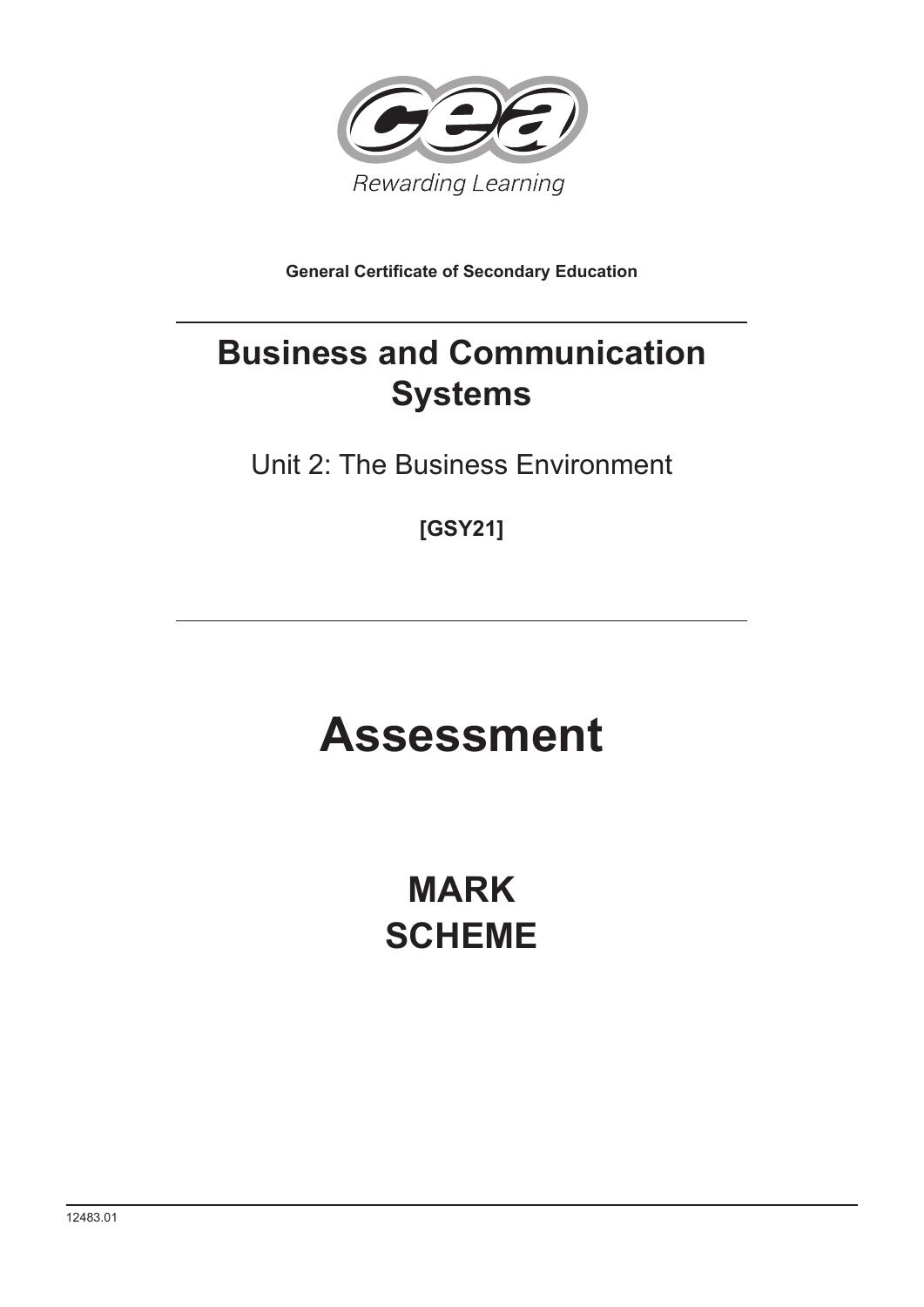# **General Marking Instructions**

#### *Introduction*

Mark schemes are intended to ensure that the GCSE examinations are marked consistently and fairly. The mark schemes provide markers with an indication of the nature and range of candidates' responses likely to be worthy of credit. They also set out the criteria which they should apply in allocating marks to candidates' responses.

#### *Assessment Objectives*

Below are the assessment objectives for Business and Communication Systems

Candidates must:

- **AO1** recall, select, and communicate their knowledge and understanding of concepts, issues and terminology;
- **AO2** apply skills, knowledge and understanding in a variety of contexts and in planning and carrying out investigations and tasks; and
- **AO3** analyse and evaluate products, make reasoned judgements and present appropriate conclusions.

#### *Quality of candidate's responses*

reflecting the level of maturity which may reasonably be expected of a 16-year-old which is the age at which the majority of candidates sit their GCSE examinations.

#### *Flexibility in marking*

Mark schemes are not intended to be totally prescriptive. No mark scheme can cover all the responses which candidates may produce. In the event of unanticipated answers, examiners are expected to use their professional judgement to assess the validity of answers. If an answer is particularly problematic, then examiners should seek the guidance of the Supervising Examiner.

#### *Positive marking*

Examiners are encouraged to be positive in their marking, giving appropriate credit for what candidates know, understand and can do rather than penalising candidates for errors or omissions. Examiners should make use of the whole of the available mark range for any particular question and be prepared to award full marks for a response which is as good as might reasonably be expected of a 16-year-old GCSE candidate.

#### *Awarding zero marks*

Marks should only be awarded for valid responses and no marks should be awarded for an answer which is completely incorrect or inappropriate.

#### *Marking calculations*

In marking answers involving calculations, examiners should apply the 'own figure rule' so that candidates are not penalised more than once for a computational error.

#### *Types of mark schemes*

Mark schemes for tasks or questions which require candidates to respond in extended written form are marked on the basis of levels of response which take account of the quality of written communication.

Other questions which require only short answers are marked on a point for point basis with marks awarded for each valid piece of information provided.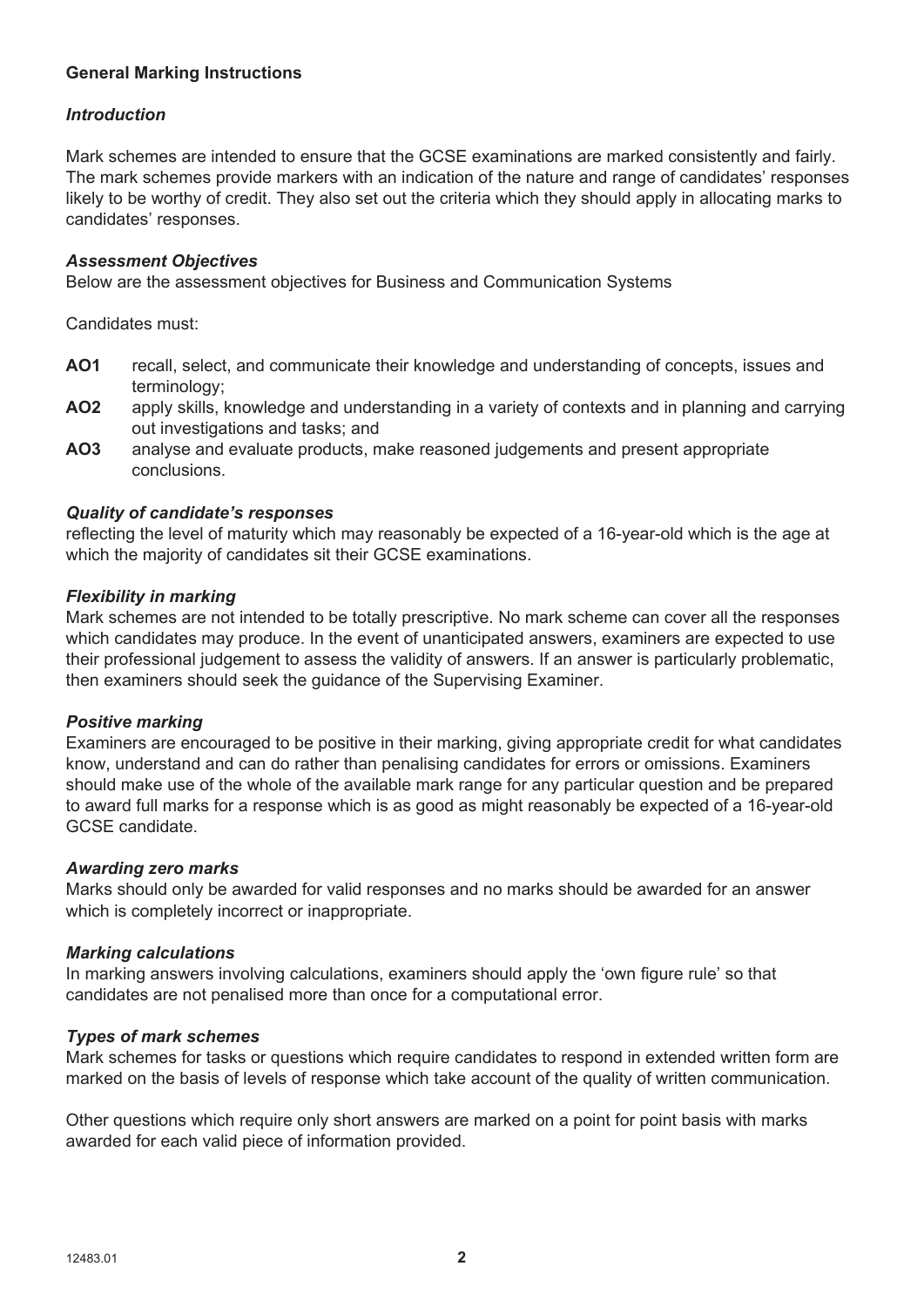# *Levels of response*

Tasks and questions requiring candidates to respond in extended writing are marked in terms of levels of response. In deciding which level of response to award, examiners should look for the 'best fit' bearing in mind that weakness in one area may be compensated for by strength in another. In deciding which mark within a particular level to award to any response, examiners are expected to use their professional judgement. The following guidance is provided to assist examiners.

- **Threshold performance**: Response which just merits inclusion in the level and should be awarded a mark at or near the bottom of the range.
- **Intermediate performance**: Response which clearly merits inclusion in the level and should be awarded a mark at or near the middle of the range.
- **High performance**: Response which fully satisfies the level description and should be awarded a mark at or near the top of the range.

## *Quality of written communication*

Quality of written communication is taken into account in assessing candidates' responses to all tasks and questions that require them to respond in extended written form. These tasks and questions are marked on the basis of levels of response. The description for each level of response includes reference to the quality of written communication.

For conciseness, quality of written communication is distinguished within levels of response as follows:

- Level 1: Quality of written communication is limited.
- Level 2: Quality of written communication is satisfactory.
- Level 3: Quality of written communication is good.

In interpreting these level descriptions, examiners should refer to the more detailed guidance provided below:

Level 1 (Limited): Candidate demonstrates a limited level of accuracy in spelling, punctuation and grammar. The meaning of the text is clear some of the time. The candidate demonstrates a limited level of writing, form and style appropriate to the purpose of the question. The organisation of the work is limited.

Level 2 (Satisfactory): Candidate demonstrates a satisfactory level of accuracy in spelling, punctuation and grammar. The meaning of the text is clear most of the time. The candidate demonstrates a satisfactory level of writing, form and style appropriate to the purpose of the question. The organisation of the work is satisfactory.

**Level 3 (High standard):** Candidate demonstrates a good level of accuracy in spelling, punctuation and grammar. The meaning of the text is always clear. The candidate demonstrates a good level of writing, form and style appropriate to the purpose of the question. The organisation of the work is good.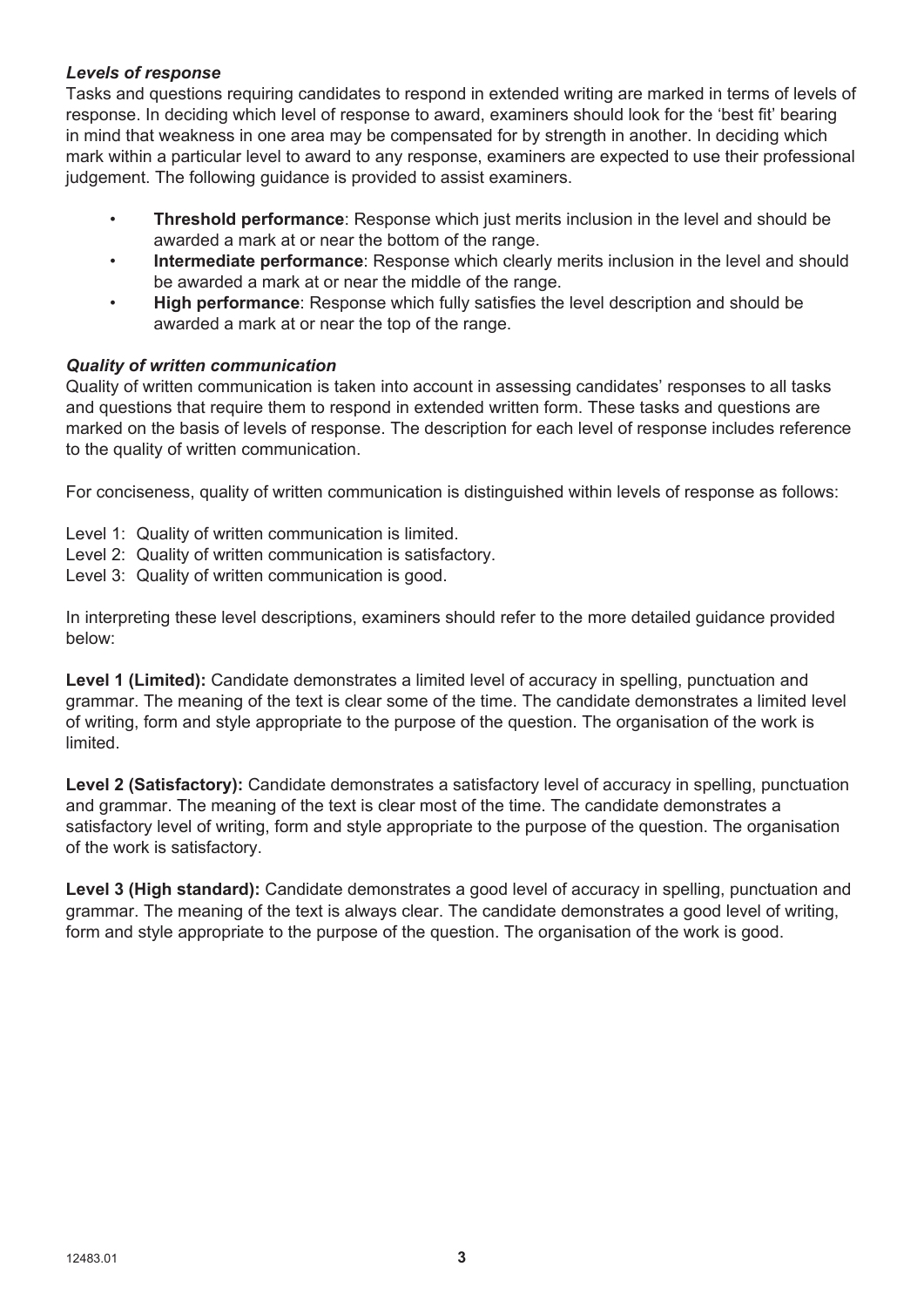**(a)** What type of business ownership is Designer Cakes?

Sole Trader

 $(1 \times [1]) (AO1)$  [1]

 **(b)** A feature of this type of business ownership is unlimited liability. Explain what this means to Designer Cakes.

 Unlimited liability means that if Designer Cakes does not have enough money in the business to pay debts, they may have to use their private funds to meet them. This could have serious consequences because, in extreme circumstances, the owners cars, houses and other private possessions might have to be sold to pay off the business debt.

 $(1 \times [2])$  (AO1, AO2) [2]

 **(c)** Explain **two** advantages of this type of business ownership.

Any **two** from:

- The owner Clare Browne can make all the decisions quickly without having to consult anyone.
- The business Designer Cakes is easily formed without involved legal procedures.
- The owner Clare Browne can keep all the profits made in the business.
- As the business is usually small, Clare Browne can have very close links with the customers and employees.
- The financial affairs of the business Designer Cakes do not have to be published, although tax authorities must have access to them.

 $(2 \times [2])$  (AO1, AO2) [4]

 **(d)** Clare knows that marketing is important for her business. Designer Cakes aims to conduct some marketing.

Explain what is meant by marketing.

 Marketing is the process responsible for identifying, anticipating and satisfying customer requirements profitable. It is how Designer Cakes can increase their sales, reputation and its profit by making goods more attractive to consumers.

 $(1 \times [2]) (AO2)$  [2]

**AVAILABLE MARKS**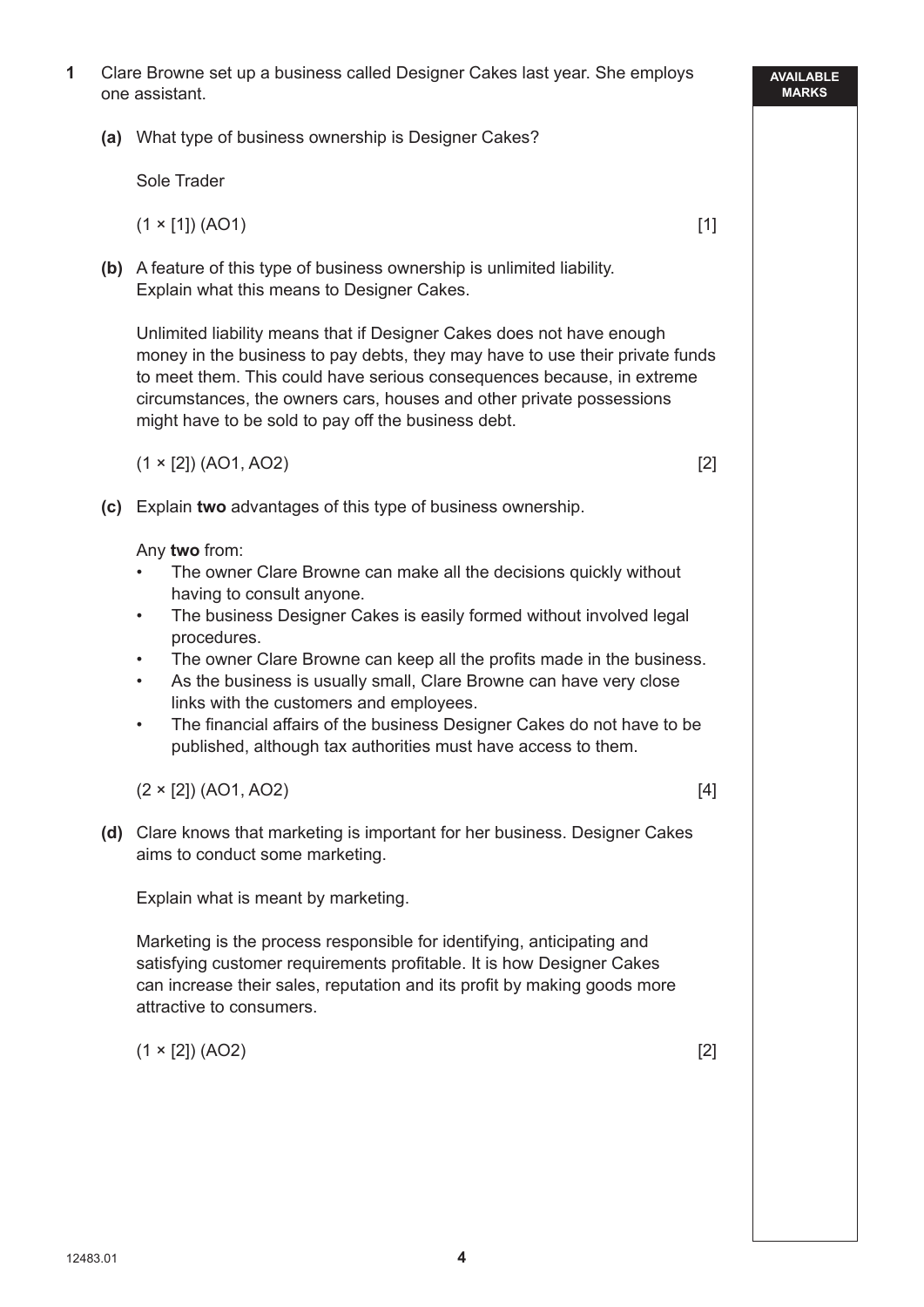Explain **two** advantages of using primary research for Clare's business.

Any **two** from:

- Clare can design the research in the best way to discover the particular information required.
- Clare can be sure that the information gathered is up-to-date.
- Collecting data which no other business will have access to (the results are confidential).

 $(2 \times [2]) (AO3)$  [4]

**(f)** Clare needs to think about pricing strategies. Define the following pricing strategies Clare could use for her cakes.

#### Cost-plus pricing

 Cost-plus pricing is a method of pricing in which a mark-up is added to the total product/service cost. Cost-plus pricing involves working out Designer Cakes total fixed and variable costs and then adding on a percentage profit. Designer Cakes also has to consider the total number of items which it plans to produce and sell.

## Competitor-based pricing

 Competitor-based pricing involves the setting of prices based on what rival cake businesses are charging. If there is strong competition in the cake industry customers are faced with a wider choice of who to buy from. They may buy from the cheapest provider or perhaps from the one which offers the best customer service.

#### **Penetration**

 Penetration pricing is where a low price is set at the beginning in order to gain entry into an existing cake market, and where the price increases when the place in the market has been secured.

#### Skimming

 Skimming is most often used in the case of new products when there is little competition in the market. This strategy sets a relatively high price initially in an attempt to 'skim' the market for example custom design birthday cake.

 $(4 \times [2])$  (AO1, AO2) [8]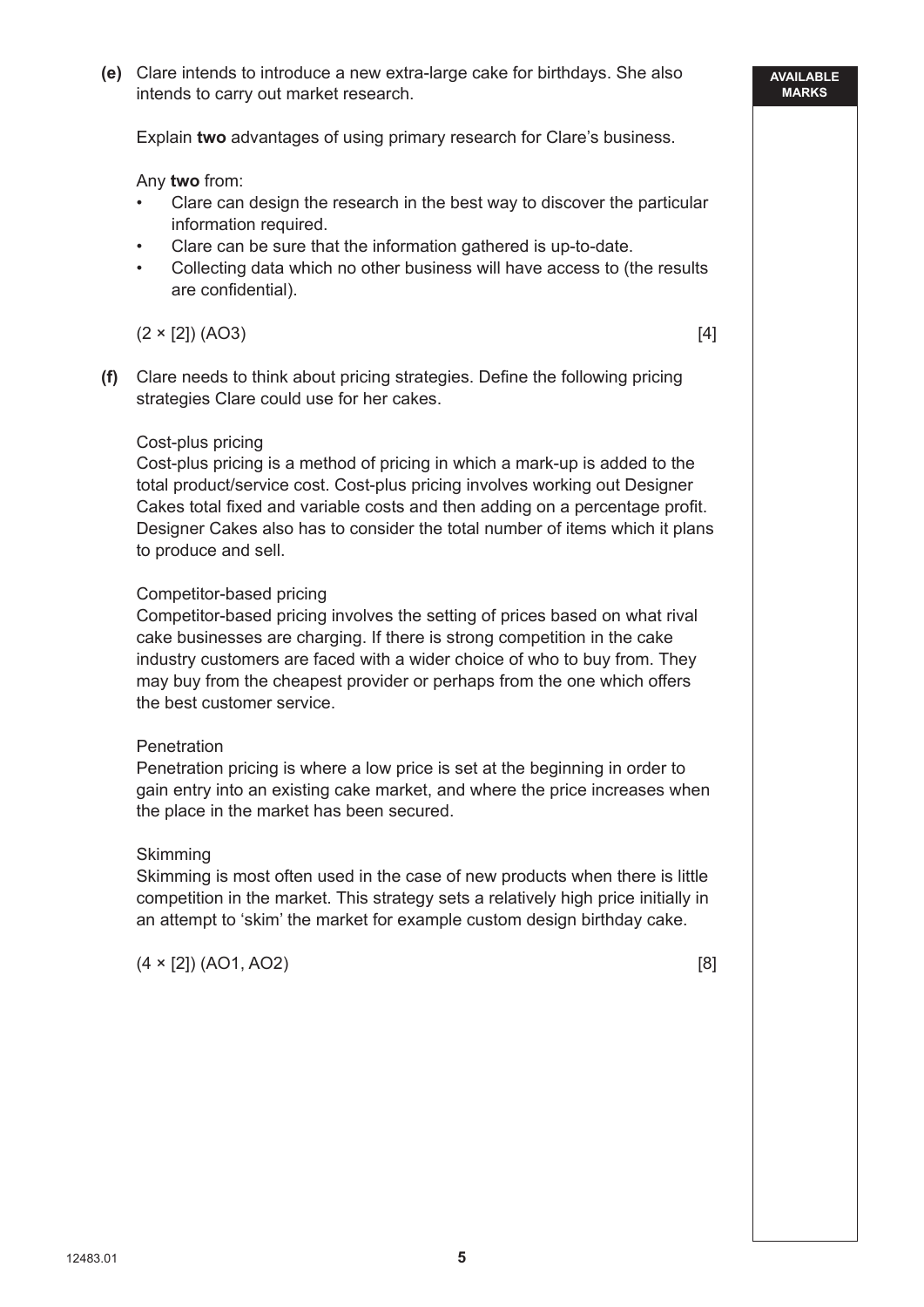Any **two** from:

- Research and development this takes place before Designer Cakes products are put on the market. During this stage market research would be carried out on the cake designs and it would be tested. This is an expensive stage.
- Introduction or launch at this stage emphasis is placed on marketing and promotion in order to make the public aware of the Designer Cakes and to create a desire to buy them. The cake products would still not be in a profit-making position at this introductory stage because sales would not yet be great enough to cover costs incurred in the first stages.
- Growth at this stage sales grow rapidly as most people would be aware of Designer Cakes now. Many businesses can achieve a degree of customer loyalty. Sometimes prices can be reduced, especially if other producers start to provide similar cakes.
- Maturity at this stage sales levels are maintained and the Designer Cakes have an established place in the market. However, the competition becomes very intense at this stage and is more difficult to increase the volume of the Designer Cakes sales any further. Revenue/ profits at highest.
- Saturation this stage is the highest point in the life of the Designer Cakes. Although competition is intense, there are unlikely to be any new competitors at this stage. Sales have been pushed as far as possible and new customers cannot be found. Some may be attracted to the Designer Cakes because of decreased prices or extra advertising.
- Decline this is the final stage in the life of a product. Sales have fallen to such an extent that they are not covering the costs. Further advertising or price reductions may not be successful and the Designer Cakes may be withdrawn from the market when this stage is reached.

 $(2 \times [2]) (AO2)$  [4]

25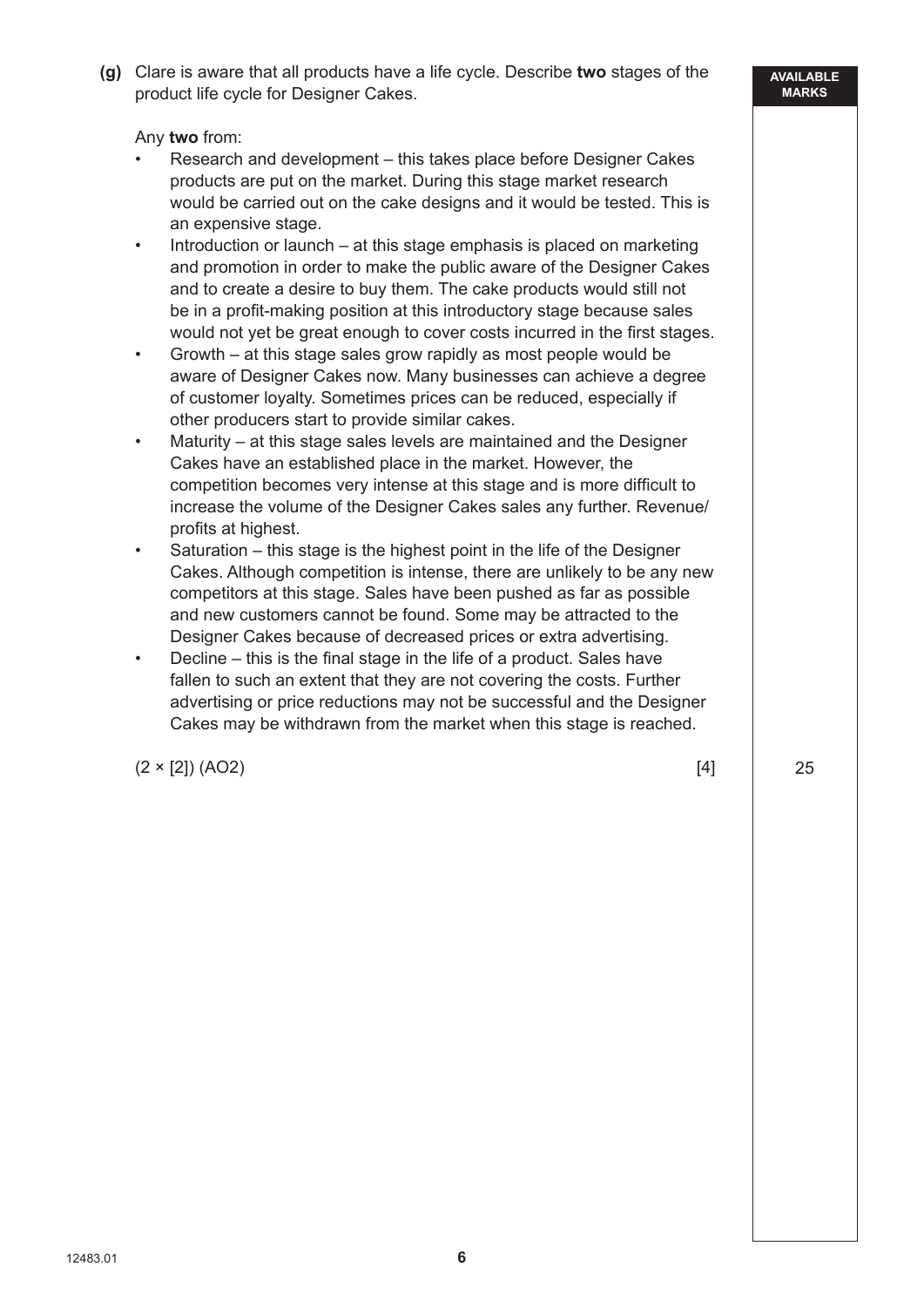| $(a)$ (i) |      | Identify one internal method of recruitment for the full-time sales<br>assistant.                                                                                                                                                                                                                                                                                                                                                                                                                                                                                                                                                                                                                                                                                                                                                                                                                                                                                           |  |
|-----------|------|-----------------------------------------------------------------------------------------------------------------------------------------------------------------------------------------------------------------------------------------------------------------------------------------------------------------------------------------------------------------------------------------------------------------------------------------------------------------------------------------------------------------------------------------------------------------------------------------------------------------------------------------------------------------------------------------------------------------------------------------------------------------------------------------------------------------------------------------------------------------------------------------------------------------------------------------------------------------------------|--|
|           |      | Any one from:<br>Noticeboard<br><b>Newsletter</b><br>$\bullet$<br>E-mail<br>$\bullet$<br>Intranet<br>$\bullet$                                                                                                                                                                                                                                                                                                                                                                                                                                                                                                                                                                                                                                                                                                                                                                                                                                                              |  |
|           |      | ([1]) (AO2)<br>$[1]$                                                                                                                                                                                                                                                                                                                                                                                                                                                                                                                                                                                                                                                                                                                                                                                                                                                                                                                                                        |  |
|           | (ii) | Identify and explain two external methods of recruitment that North Golf<br>could use.                                                                                                                                                                                                                                                                                                                                                                                                                                                                                                                                                                                                                                                                                                                                                                                                                                                                                      |  |
| $(b)$ (i) |      | Any two from:<br>Media (including social media), e.g. newspapers – these usually<br>contain a job section.<br>Internet – there are different kinds of websites that North Golf<br>$\bullet$<br>can use, including sites that advertise a range of jobs or the<br>organisation's own site. These sites are relatively cheap to use.<br>Job centres – these are centres run by the government. They<br>$\bullet$<br>display advertisements as well as informing unemployed people<br>of vacancies in the employment market. It is free for North Golf to<br>advertise using this centre.<br>Private recruitment agencies - these businesses will try to find<br>$\bullet$<br>suitable employees for North Golf in return for a fee.<br>[1] method identified<br>[2] method identified and explained.<br>$(2 \times [2])$ (AO1, AO2)<br>$[4]$<br>Apart from interview, identify and explain two methods of selection that<br>North Golf could use.                             |  |
|           |      | Any two from:<br>Application form/digital application form – this will allow North Golf<br>to ask questions relevant to the position of a sales assistant. It is<br>easier for the management team to compare potential applicant.<br>Curriculum Vitae (CV) – North Golf course may ask for a CV<br>$\bullet$<br>because it shows all the applicant details and how well the<br>applicant can organise and display information. A CV makes it<br>easier for the management because the applicant is simply listing<br>all their qualifications, work and achievements to date.<br>Testing – is useful in the selection process for manual, practical<br>$\bullet$<br>jobs. In a practical test the applicant may be asked to undertake a<br>skills test reference equipment for golf.<br>Presentation – this will allow North Golf to see the personality of the<br>$\bullet$<br>applicant, and whether they have excellent communications skills.<br>[1] method identified |  |

12483.01

**7**

**AVAILABLE MARKS**

# **2** North Golf is expanding its shop. It intends creating one full-time and two part-time sales assistant posts.

# **(a) (i)** Identify **one** internal method of recruitment for the full-time sales

[2] method identified and explained.  $(2 \times [2])$  (AO1, AO2) [4]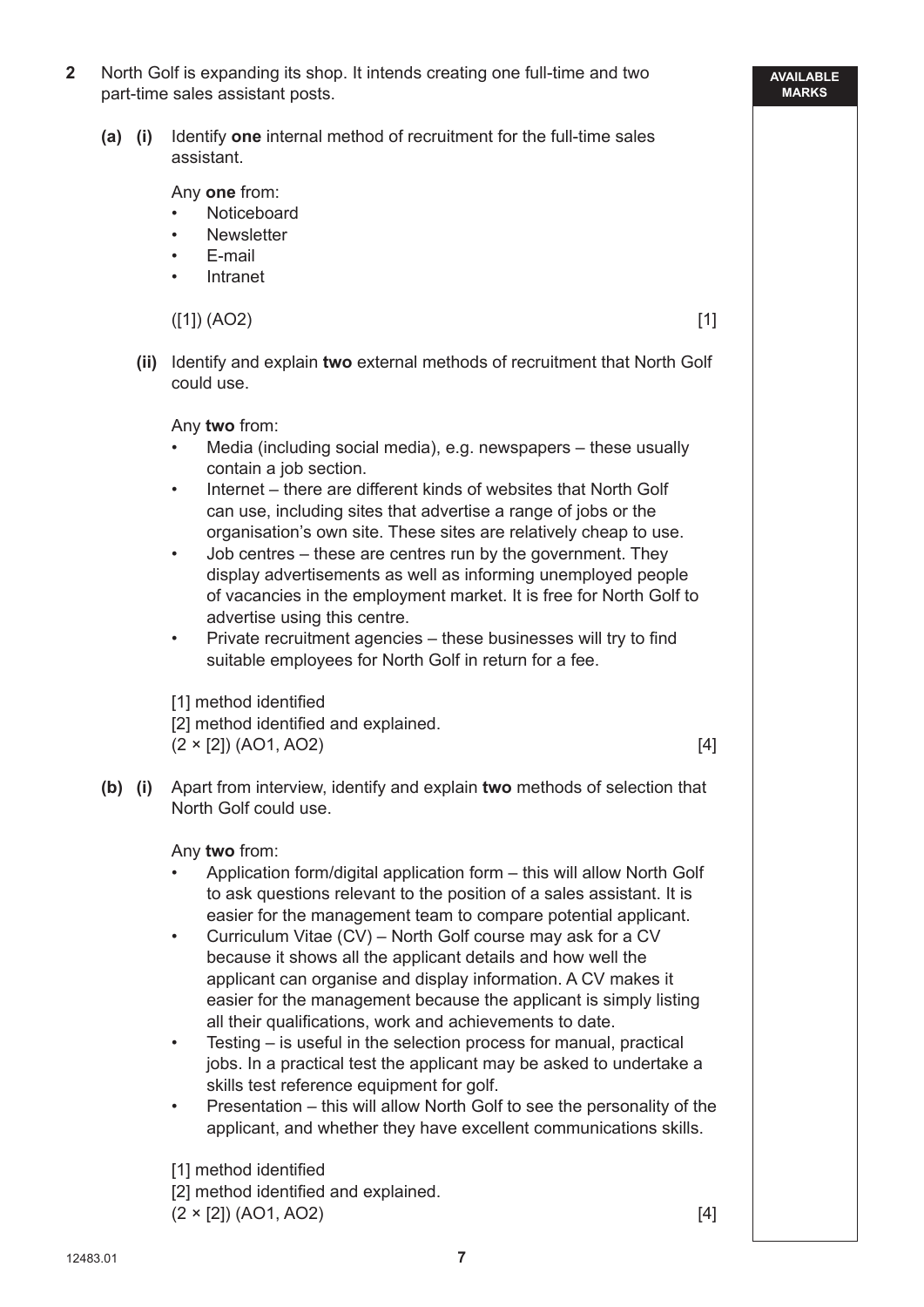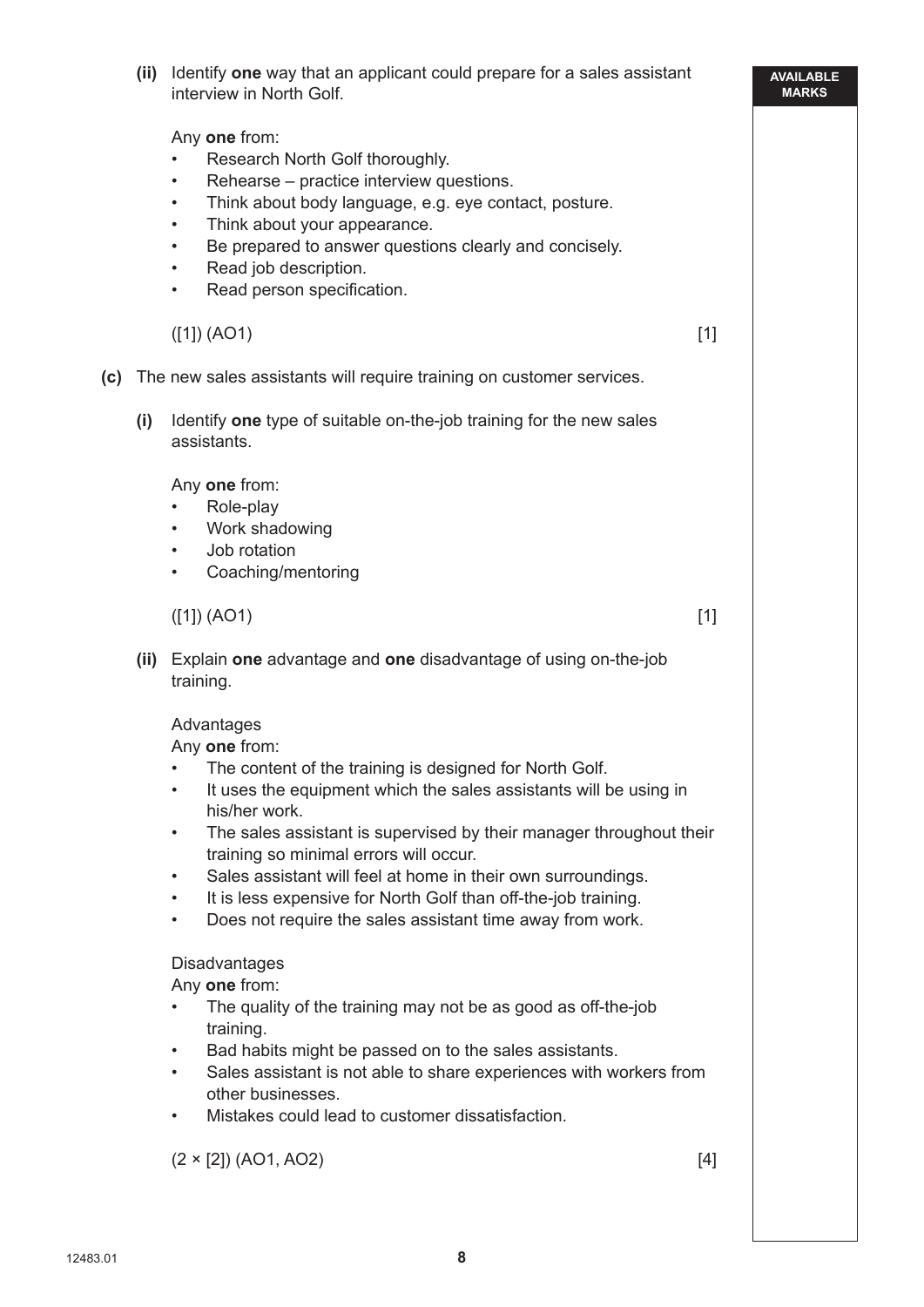**MARKS** technologies with respect to North Golf. Radio Frequency Identification (RFID) North Golf uses electromagnetic fields to identify and track tags attached to objects or people. Each tag is a unique identifier of the object. Radio Frequency Identification device is scanned to retrieve the information. For example, stock tracking. Global Positioning System (GPS) North Golf uses a satellite navigation system that determines their position. For example, distribution tracking deliveries. Contactless Payment Is a fast way to pay for purchases to North Golf (currently £30 and under). Contactless payments are becoming increasingly common on a range of devices.  $(3 \times [2])$  (AO1, AO2) [6]  **(e)** Evaluate the impact that digital technology is likely to have on the costs of North Golf's business. • Hardware within North Golf for example, computers, printers, external hard drives. Software within North Golf for example security software. • North Golf would have to pay for example, set-up, maintenance and updating the hardware and software. • North Golf may have to recruit new staff to use the hardware and software. Existing staff of North Golf may need to be retrained. Security of North Golf website may need to be encrypted, and the website will need to have https/padlock. May reduce costs, e.g. staff, premises. Any other suitable response.  **Level 0** Answer not worthy of credit.  **Level 1 ([1]–[3])** The candidate shows limited knowledge and understanding of cost impact that digital technology has on North Golf. Analysis of the costs is limited. Judgement of the overall cost of digital technology to North Golf is limited or missing. Candidate makes limited use of specialist terms. Candidate demonstrates a limited level of accuracy in spelling, punctuation and grammar. The meaning of the text is clear some of the time. The candidate demonstrates a limited level of writing, form and style appropriate to the purpose of the question. The organisation of the work is limited.  **Level 2 ([4]–[6])** The candidate demonstrates a satisfactory knowledge and understanding of cost impact that digital technology has on North Golf. Analysis of the

 **(d)** North Golf uses digital technology daily. Explain the following digital

**AVAILABLE** 

costs is satisfactory. Judgement of the overall cost of digital technology to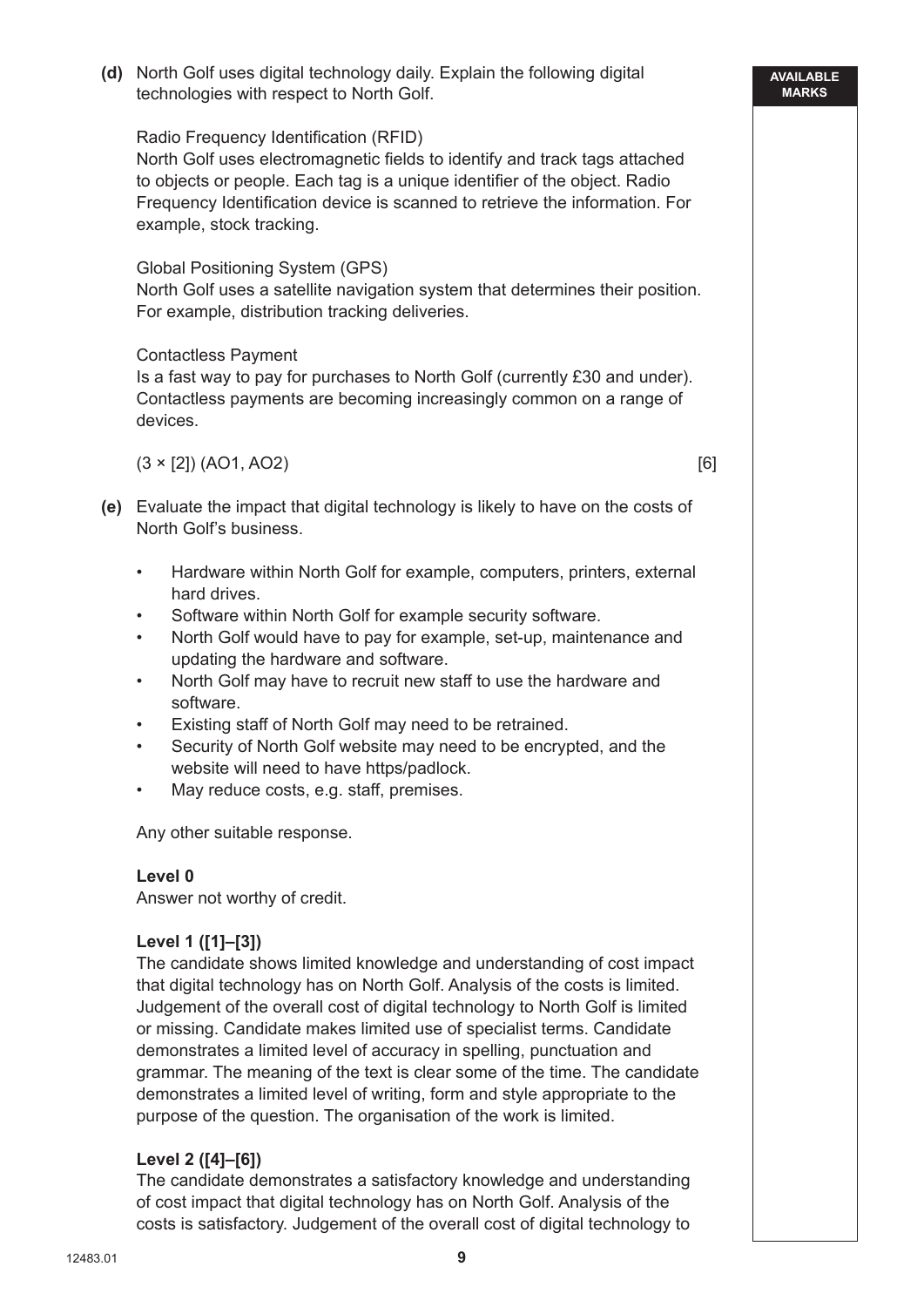North Golf is satisfactory. Candidate makes satisfactory use of specialist terms. Candidate demonstrates a satisfactory level of accuracy in spelling, punctuation and grammar. The meaning of the text is clear most of the time. The candidate demonstrates a satisfactory level of writing, form and style appropriate to the purpose of the question. The organisation of the work is satisfactory.

# **Level 3 ([7]–[8])**

 The candidate demonstrates a good knowledge and understanding of cost impact that digital technology has on North Golf. Analysis of the costs is good. Judgement of the overall cost of digital technology to North Golf is clear and logical. Candidate makes good use of specialist terms. Candidate demonstrates a good level of accuracy in spelling, punctuation and grammar. The meaning of the text is always clear. The candidate demonstrates a good level of writing, form and style appropriate to the purpose of the question. The organisation of the work is good.

(AO2 [2], AO3 [6]) [8]

**AVAILABLE MARKS**

29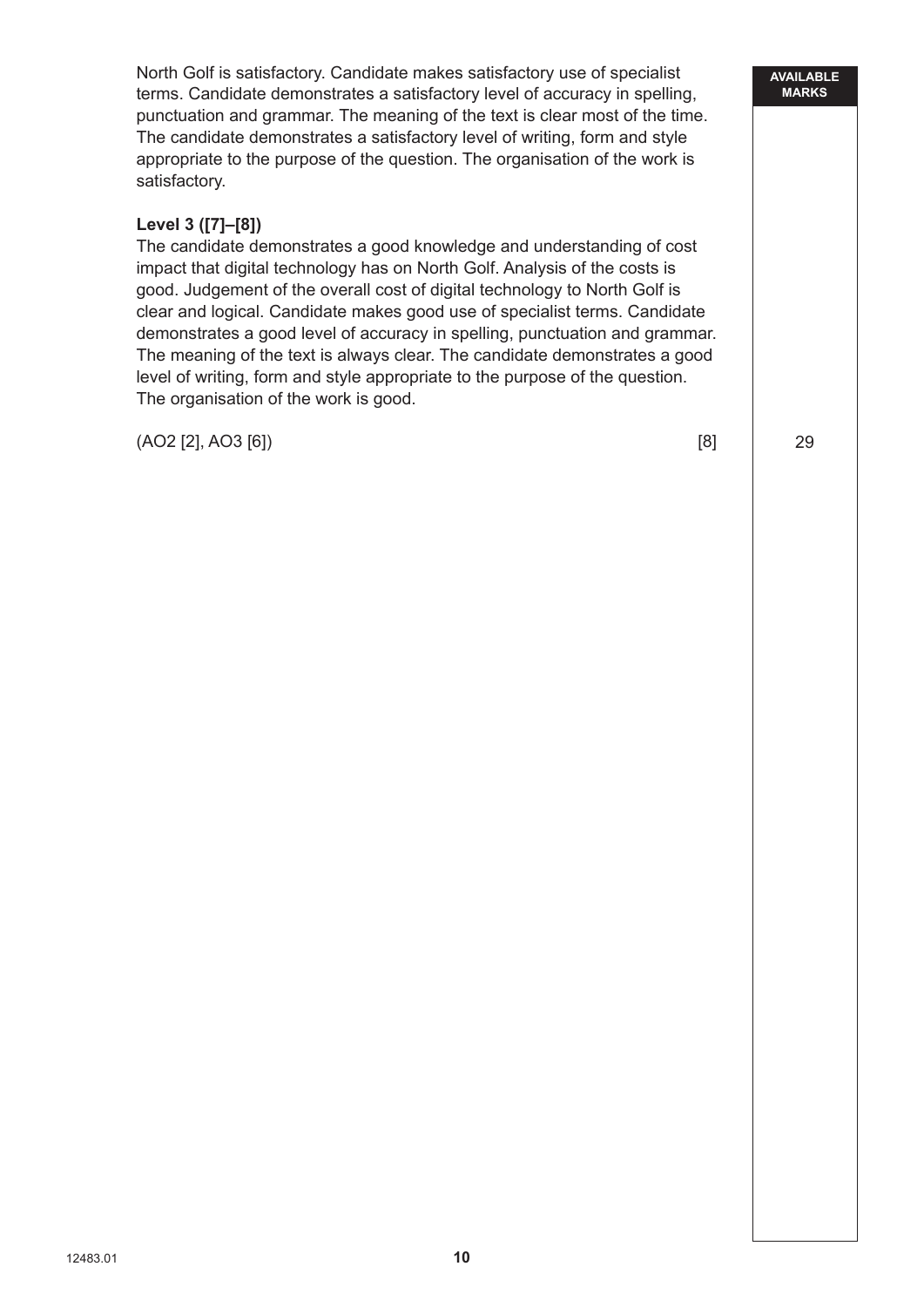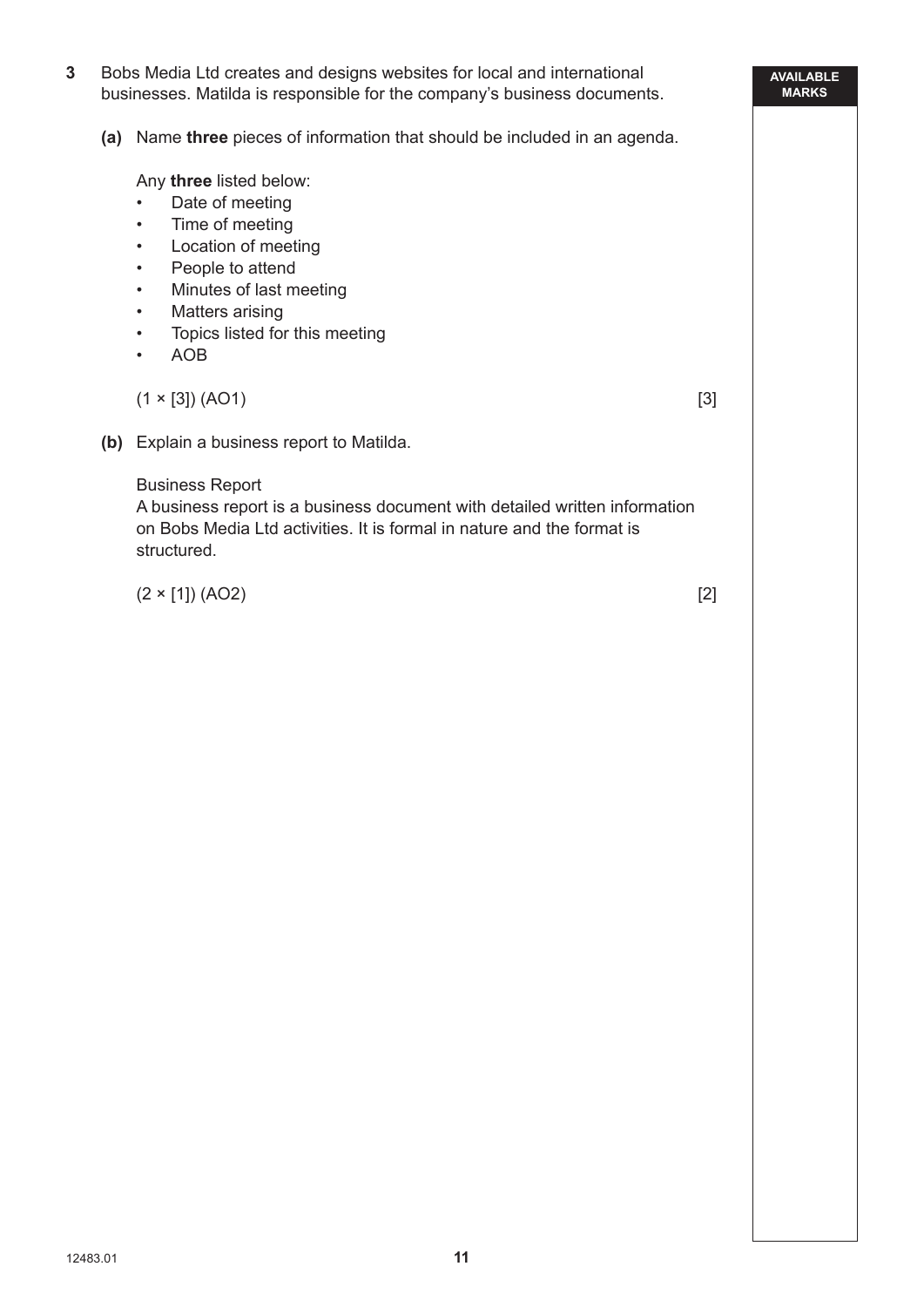**(c)** Identify and describe **two** stakeholders who would have an interest in Bobs Media Ltd.

Any **two** from:

- Owners and shareholders they are looking for a return on their investment, prices of the product/services to increase at Bob's Media Ltd.
- Managers and employees they are looking for a fair wage/salary, good working conditions, job security, training and development and career progression within Bobs Media Ltd.
- Competitors they are looking to compare prices, products/services, quality of the product/services available at Bobs Media Ltd.
- Suppliers to see that Bobs Media Ltd are financially stable to pay their suppliers, are paying promptly and continuing the order regularly.
- Consumers consumers will be looking for competitive prices, good range of services, quality of services, customer service and that there is a good reputation for Bobs Media Ltd.
- $\cdot$  Financial institutions they will be looking at the financial stability of Bobs Media Ltd, whether they have the ability to meet repayments and if their business plans are sound.
- Trade unions fair treatment of workers, negotiate a wage/salary at least in line with inflation, good working conditions, job security within Bobs Media Ltd.
- Local community corporate social responsibility, noise reduction, traffic congestion, opening hours, care for the environment, community involvement, creating jobs/employment within the local community where Bobs Media Ltd. is located.

Any other suitable response

[1] stakeholder identified [2] stakeholder identified with basic description [3] stakeholder identified, and fully described  $(2 \times [3])$  (AO1 [2]  $\times$  [1]) (AO2 [2]  $\times$  [1]) (AO3 [2]  $\times$  [1]) [6]

**(d)** Define the term digital trading.

 Digital trading refers to ordering, buying, selling and paying for products and services using the Internet.

 $(2 \times [1]) (AO1)$  [2]

**AVAILABLE MARKS**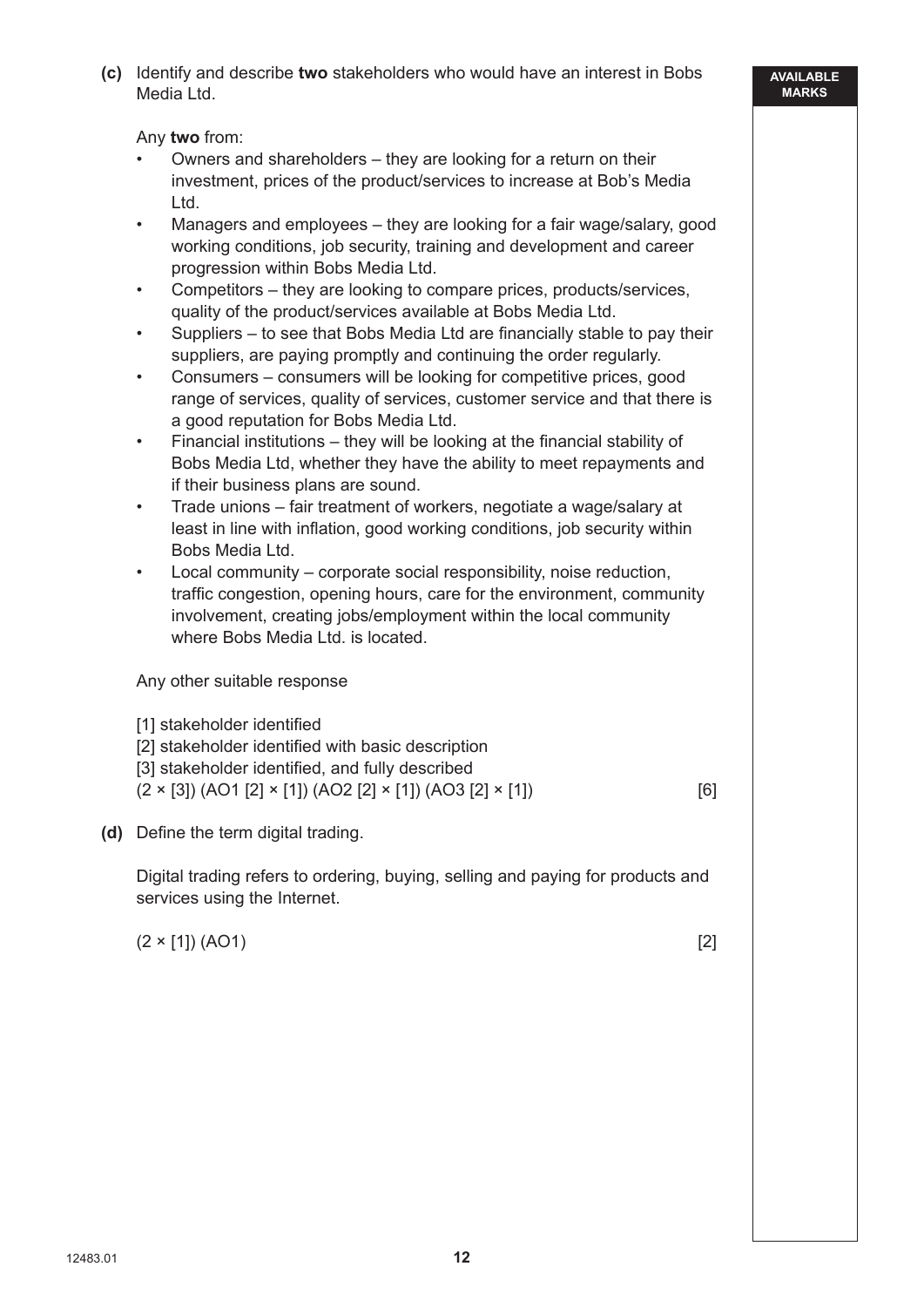**(e)** Evaluate the impact of digital technology on Bobs Media Ltd business communication.

#### **Benefits**

- Bobs Media Ltd the business can use digital technology to improve the corporate image through the creation of business documents, for example promotional materials, letters to customers, and spreadsheets for accounts. Once created these documents can be amended for future use, which is likely to enhance the business professional appearance.
- Bobs Media Ltd can enhance their circulation by keeping everyone up-to-date. They can make use of social media to enhance customer awareness at no cost.
- Bobs Media Ltd can use digital technology to access a vast range of data related to their business, such as competing website designers. This will mean Bobs Media Ltd will be kept up to date and this should enhance their decision making.
- Bobs Media Ltd is instantly reachable to their stakeholders via Apps, Social media, websites etc.
- Bobs Media Ltd can communicate globally in an instant via VoIP, messager, email, 24/7 websites etc.

#### **Drawbacks**

- Digital technology will require a significant capital investment in order to buy the latest technology and keep it updated. This may prove difficult for Bobs Media Ltd as they are a new business and may not have the necessary capital available to set up and maintain the system. Bobs Media Ltd will face additional costs in relation to the training of staff in the correct use of the technology and subsequent retraining as technology is continuously updated.
- Bobs Media Ltd must ensure that they keep customer details secure when paying for products electronically. Bobs Media Ltd must comply with all aspects of the Data Protection and Computer Misuse Acts, and the Copyright Designs and Patent Act. Bobs Media Ltd should not give out customer contact details and must hold data securely in accordance with the General Data Protection Regulation (GDPR). They should not download any software without permission – Copyright Designs and Patents Act. Any breach of these regulations could lead to a loss of consumer confidence and will impact on their sales.
- Bobs Media Ltd may become too reliant on technology because if the technology breaks down or they can not connect to WIFI the technology will not work to communicate with internal and external stakeholders.
- Dealing with negative comments on social media.

Any other suitable response.

#### **Level 0**

Answer not worthy of credit.

#### **Level 1 ([1]–[3])**

 The candidate shows limited knowledge and understanding of the impact that digital technology has on Bobs Media Ltd business communication. Analysis of the benefits and drawbacks is limited. Judgement of the overall value of digital technology to Bobs Media Ltd is limited or missing. Candidate